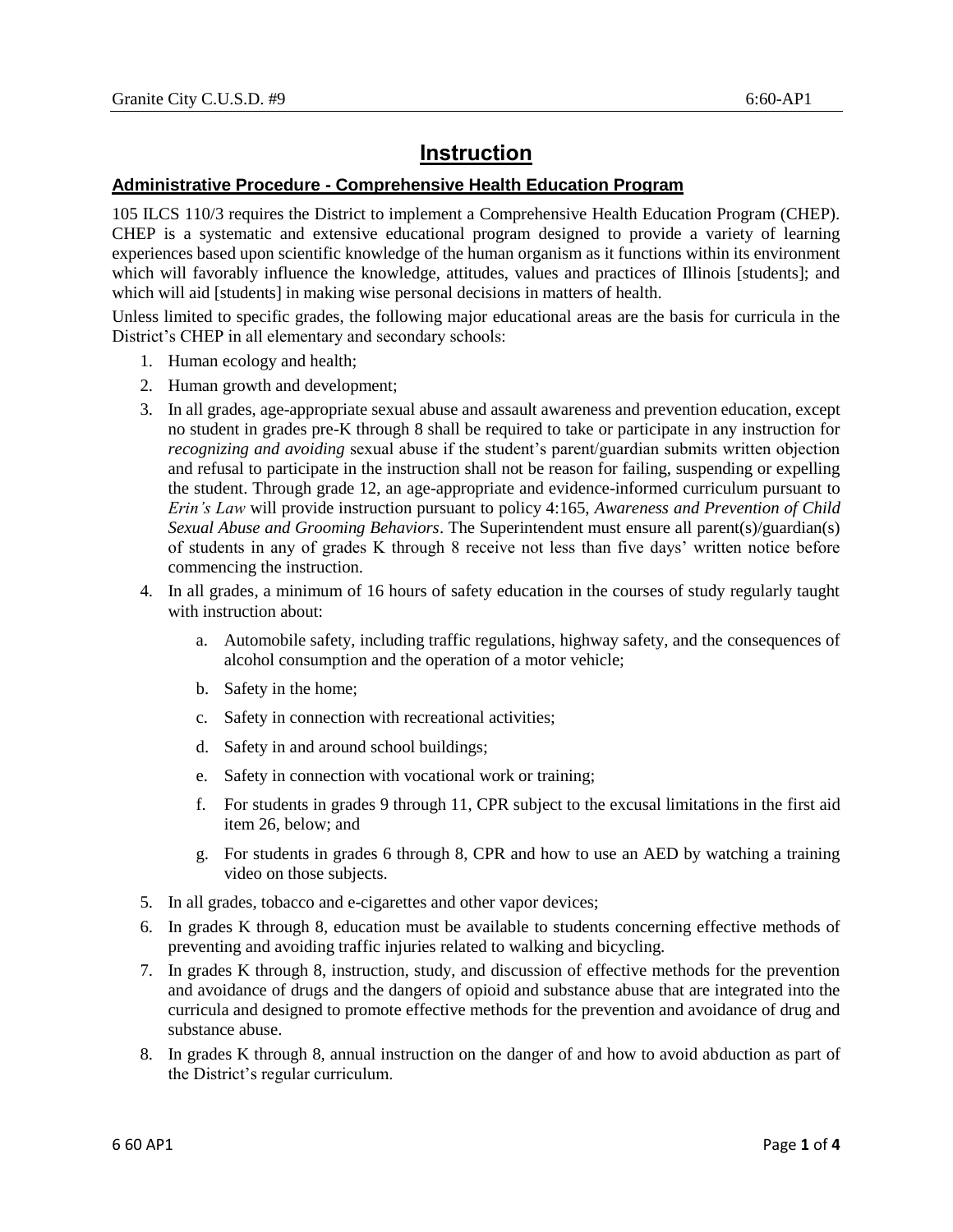- 9. In grades 5 through 12, alcohol and drug use and abuse, including the medical and legal ramifications of alcohol, drug, and tobacco use that integrates into existing curricula, instruction related to:
	- a. The physical and legal effects and ramifications of drug and substance abuse (including use during pregnancy);
	- b. Ill. State Board of Education (ISBE) instructional materials and guidelines developed to assist the District with incorporating this instruction topic into its curricula; and
	- c. Either as part of existing curricula during the school day or as part of an after-school program, support services and instruction for students who are or students whose parent(s)/guardian(s) are chemically dependent.
- 10. In grades 6-12, parenting education that includes instruction in the following:
	- a. Child growth and development, including prenatal development.
	- b. Childbirth and child care.
	- c. Family structure, function, and management.
	- d. Prenatal and postnatal care for mothers and infants.
	- e. Prevention of child abuse.
	- f. The physical, mental, emotional, social, economic, and psychological aspects of interpersonal and family relationships.
	- g. Parenting skill development.
- 11. Family life, specifically its emotional, psychological, physiological, hygienic and social responsibilities, including sexual abstinence until marriage and evidence-based and medically accurate information regarding sexual abstinence; and in grades 6 through 12, instruction on the prevention, transmission, and spread of AIDS; except if a student's parent/guardian submits written objection to taking or participating in family life course or AIDS prevention instruction, and refusal to take or participate in the family life course or AIDS prevention instruction shall not be reason for suspension or expulsion of the student. See 6:60-AP1, E1, *Notice to Parents/Guardians of Sexual Abuse and Assault Awareness and Prevention Education; Requests to Examine Materials; Written Objection(s) and/or Opt-outs*.
- 12. Comprehensive personal health and safety and comprehensive sexual health education (NSES); except no student shall be required to take or participate in any NSES class or course, and a student's parent/guardian may opt the student out of NSES by submitting the request in writing or using 6:60-AP1, E1, *Notice to Parents/Guardians of Sexual Abuse and Assault Awareness and Prevention Education; Requests to Examine Materials; Written Objection(s) and/or Opt-outs*. Refusal to take or participate in an NSES course or program may not be a reason for disciplinary action, academic penalty, suspension, or expulsion or any other sanction of a student. Active parental consent for their child to participate in NSES is not required; however, because NSES mandates instruction about sexual violence (defined to include sexual abuse) and instruction in recognizing and avoiding sexual abuse required by 105 ILCS 5/27-13.2 requires a minimum of five days' notice to parents/guardians of students in grades K through 8, the District will notify students in grades K through 8 using the **Notice of Sexual Abuse and Assault Awareness and Prevention Education** subhead of 6:60-AP1, E1, *Notice to Parents/Guardians of Sexual Abuse and Assault Awareness and Prevention Education; Requests to Examine Materials; Written Objection(s) and/or Opt-outs*. See also 6:60-AP2, *Comprehensive Personal Health and Safety and Sexual Health Education Program (National Sex Education Standards (NSES))*.
- 13. Course materials and instruction to advise students about the Abandoned Newborn Infant Protection Act, 325 ILCS 2/;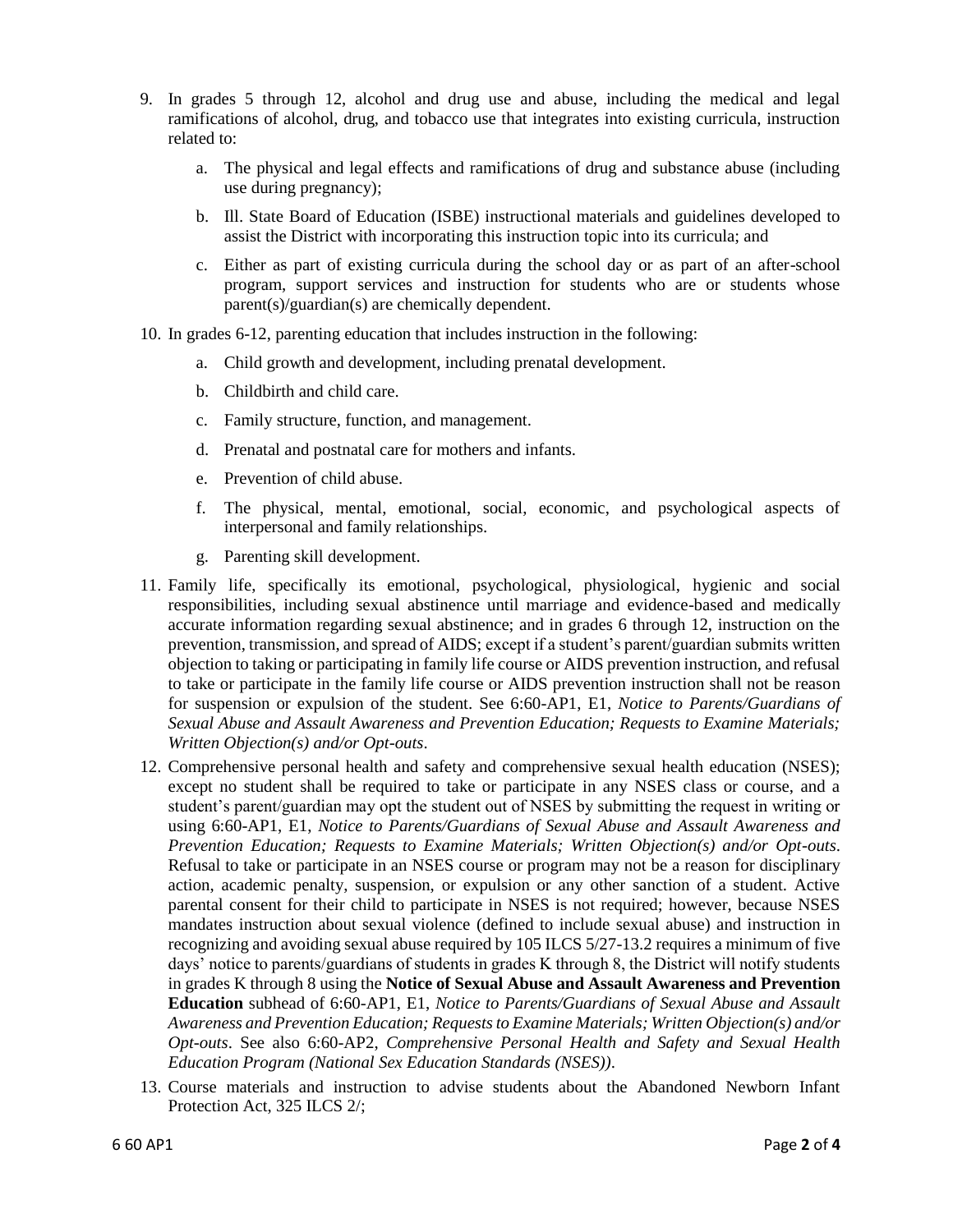- 14. The prevention and control of disease;
- 15. In grades 7 through 12, teen dating violence awareness;
- 16. In grades 7 through 12, instruction about the prevention of abuse of anabolic steroids in science, health, drug abuse, physical education or other appropriate courses of study. Instruction shall emphasize that the use of anabolic steroids presents a serious health hazard to persons who use steroids to enhance athletic performance or physical development. In addition, coaches and sponsors of interscholastic athletic programs shall provide instruction on steroid abuse prevention to students participating in these programs.
- 17. In grade 9 or 10, one unit of instruction in either grade about donations and transplants of organs/tissue and blood, except if a student's parent/guardian files written objection on constitutional grounds, but refusal to take or participate in the instruction shall not be reason for suspension or expulsion of a student or result in any academic penalty.
- 18. Public and environmental health;
- 19. Consumer health;
- 20. Safety education and disaster survival;
- 21. Mental health and illness that evaluates the multiple dimensions of health by reviewing the relationship between physical and mental health to enhance student understanding, attitudes, and behaviors that promote health, well-being, and human dignity.
- 22. Personal health habits;
- 23. Nutrition;
- 24. Dental health;
- 25. Cancer, including, without limitation, types of cancer, signs and symptoms, risk factors, the importance of early prevention and detection, and information on where to go for help;
- 26. Basic first aid including, but not limited to:
	- a. Cardiopulmonary resuscitation (CPR) and the Heimlich maneuver, including training on how to properly administer CPR in accordance with standards of the American Red Cross, the American Heart Association, or another nationally recognized certifying organization, except if a student's parent/guardian submits written objection, but refusal to participate in the training shall not be a reason for suspension or expulsion of the student; and
	- b. In secondary schools, how to use an automated external defibrillator (AED) shall be included, except if a student's parent/guardian submits written objection, but refusal to participate in the training shall not be a reason for suspension or expulsion of the student.
- 27. Heart disease;
- 28. Diabetes;
- 29. Stroke;
- 30. The prevention of child abuse and neglect;
- 31. Suicide prevention pursuant to policy 7:290, *Suicide and Depression Awareness and Prevention*;
- 32. All students shall receive age-appropriate instruction on motor vehicle safety and litter control.

## Notice to Parent/Guardian; Requirements; Written Objection(s) and/or Opt-outs

Refusal to take or participate in any course or program that allows parents/guardians to object in writing and/or opt their children out shall not be reason for disciplinary action or academic penalty to the student. The District will provide 6:60-AP1, E1, *Notice to Parents/Guardians of Sexual Abuse and Assault Awareness and Prevention Education; Requests to Examine Materials; Written Objection(s) and/or Optouts* to parents/guardians wishing to provide written objection or opt out of content in CHEP.